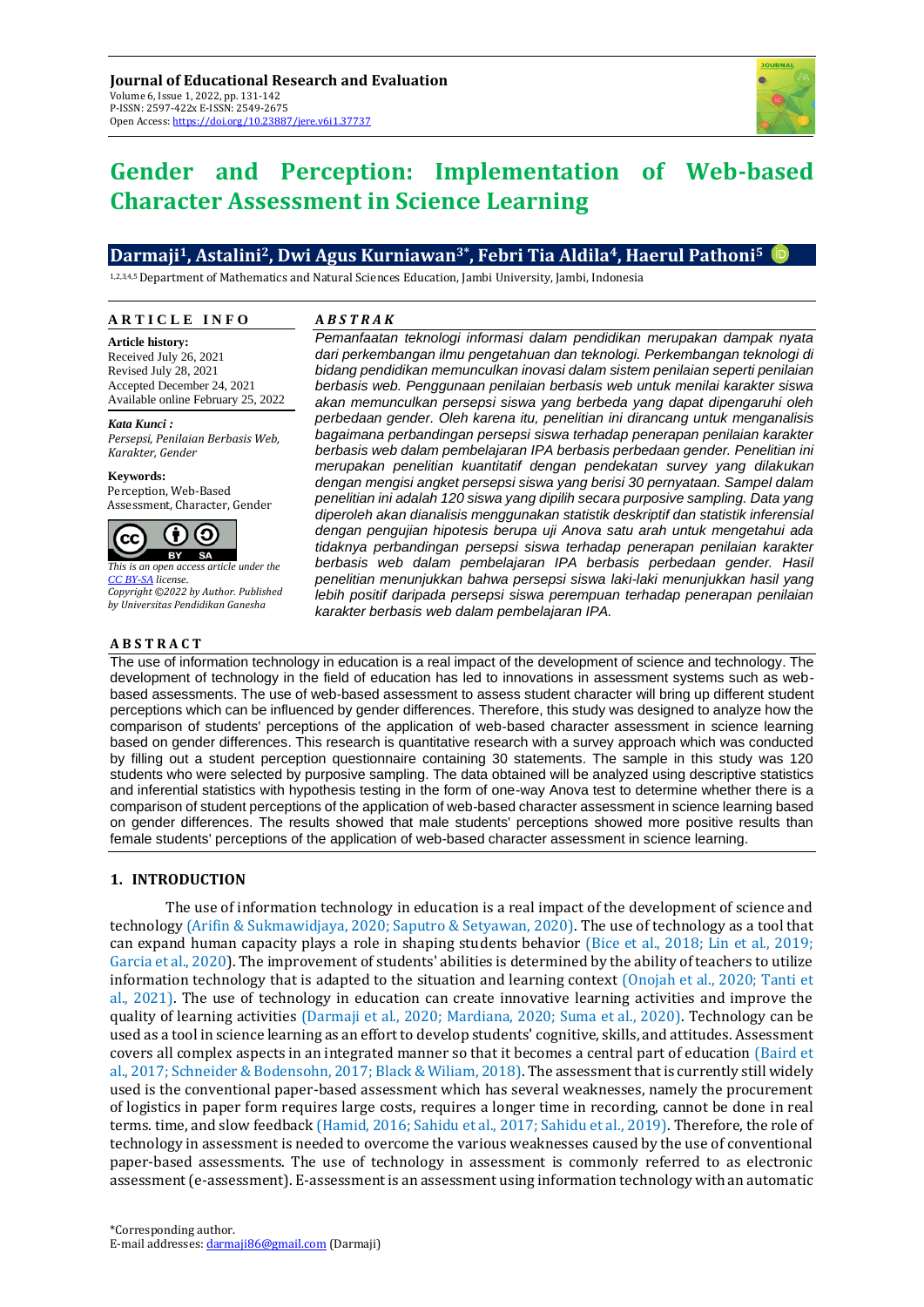response that covers the entire assessment environment (Rodríguez-Gómez et al., 2014; Adesemowo et al., 2016). E-assessment has several advantages, namely: (1) can be managed on demand; (2) interactive testing room; and (3) can cover large amounts. E-assessment that is widely used is web-based assessment (Bahar & Asil, 2018).

Web-based assessments are increasingly popular to use compared to paper-based assessments because they can minimize assessment time (Liu et al., 2017; Astalini, Darmaji, et al., 2019). The use of webbased assessment is a very easy, effective, and efficient way because it is very adaptive to use and allows students to receive information directly (Wongwatkit et al., 2016; Wang, 2018). The e-assessment system can facilitate various assessments more comprehensively (Zheng et al., 2017; Dhina et al., 2021). Eassessment is effective for use in the assessment of the affective domain in order to obtain information that describes students' behavior (Astalini, Kurniawan, et al., 2019; Phillips et al., 2019; Dhina et al., 2021). The affective domain is important in science learning because it is related to the behavior that students rise in science learning so that assessments in the affective realm need to be considered more deeply. The development of student behavior is very important because the main result of the educational process is a change in behavior, namely attitudes and character (Darmaji et al., 2021). Therefore, the development of student behavior in science learning is very important to be considered and managed properly. Strengthening the nation's character can be done through educational practices by applying the values of Pancasila (Permatasari & Anwas, 2019; Pike et al., 2020; Sopacua et al., 2020). The inculcation of Pancasila values must be carried out as early as possible so that it is expected to improve the character of students (Purnama, 2015; Rockenbach, 2020). Strengthening student character is important because it is a reflection of the nation's character and as a step to realize national education goals (Budi & Arina, 2019; Nurvana & Suyadi, 2019; Permata & Mustadi, 2020). The character of each student in the science learning process will be different, this is due to the difference in the character of each student and the different views (perceptions) of students towards learning itself. Moreover perception is a student's process of receiving, interpreting, and evaluating information such as materials, techniques, and learning media based on what the five senses respond to (Darmaji et al., 2019). Perception is closely related to human characteristics that make humans make continuous contact with their environment (Oh et al., 2019; Darmaji et al., 2020). Perception occurs spontaneously and automatically which can result in a positive perception or a negative perception (Hergan, 2018; Önder et al., 2020). The perception given by students to an object can be influenced by gender (Dharma, 2016). If gender is linked in the assessment process, students' perceptions of the gender-based assessment process will emerge (Setyaningsih et al., 2018).

Web-based assessment is widely applied in schools so that it has an impact on the assessment process in schools. As what have done by previous researcher which examines that web-based dynamic assessment can improve student achievement on weather and climate material (Lin & Wang, 2017). In line with other research that shows that students find it easy when using web-based assessments as indicated by the high attitude of students towards web-based assessments  $(0, z, 2014)$ . And beside of that, there are research which states that web-based language assessment allows teachers to conduct assessments in a professional context (Marczak et al., 2016). These studies only discuss the impact of the use of web-based assessment. The development of web-based assessment can be applied to measure the cognitive and affective domains. The development of a web-based assessment that is used to measure the affective domain of students has not been carried out by other researchers. Whereas the affective domain is very important to assessed and developed with a web-based assessment method. Therefore, web-based assessment to measure the affective domain of students in the form of student character is very important to do. When a web-based assessment to measure student character has been applied, it will bring up student perceptions of the developed website-based assessment. Students' perceptions of website-based assessments to measure student character in science learning can show different results which can be caused by gender differences. Therefore, the urgency in this study is to analyze students' perceptions of the application of web-based assessments to measure students' character in science learning which can be viewed from gender differences. In connection with the importance of assessing student perceptions in the assessment process, it is necessary to conduct research on student perceptions in the assessment process to analyze the comparison of student perceptions regarding the implementation of web-based character assessment, especially in science learning based on gender differences. Therefore, this research is considered important because it aims to analyze and compare students' perceptions about the application of web-based character assessment in science learning based on gender differences.

### **2. METHODS**

This research is quantitative research with a survey approach. Quantitative research is a structured research that produces new findings through statistical methods so that it focuses on numerical data (Jaya,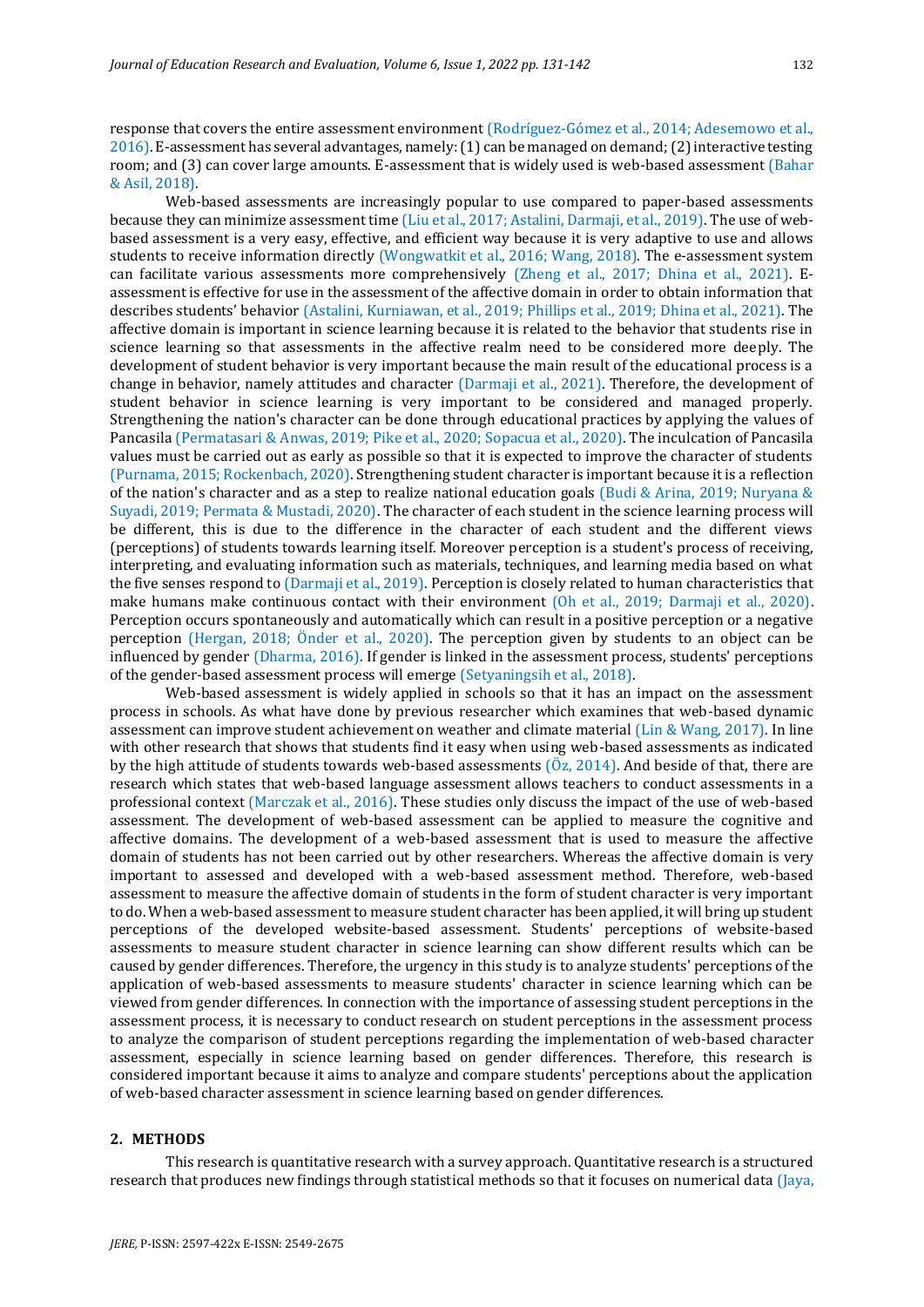2020). Quantitative research emphasizes quantity and numbers expressed on a likert scale and analyzed by percentage analysis techniques (Zedko et al., 2017; Rokhim et al., 2020). Quantitative research with a survey approach is research that only collects data using the specified instrument without giving any treatment to the respondents (Kurdi, 2018). Quantitative research with a survey approach uses a questionnaire as a data collection instrument which is then analyzed in the form of scores (Indra et al., 2020; Priantini, 2020; Wulandari et al., 2020). The data collection instrument is an evaluation tool to collect respondent data which must be validated first (Pranatawijaya et al., 2019; Jang & Protacio, 2020). This study uses a student perception questionnaire as a way of collecting data. Questionnaires are used to determine learning activities, collect data and evaluate research results (Mauliza & Nurhafidhah, 2018). The questionnaire used in this study was a student perception questionnaire consisting of 30 statements and arranged in four Likert scales, namely very bad, bad, good, and very good. The grid of student perception instruments and the category for the student perception questionnaire are shown in Table 1 and Table 2.

| <b>Rating Indicator</b>      | <b>Rated Aspect</b>                                         |                         |
|------------------------------|-------------------------------------------------------------|-------------------------|
|                              | Font color selection                                        | 1, 2                    |
| Web-based Assessment         | Font size selection                                         | 3, 4                    |
| Material                     | Size chart and chart compatibility                          | 6                       |
|                              | Clarity of tables and graphs                                | 7, 8, 9                 |
| Language used in Web-        | The language used is easy to understand                     | 5, 10, 11               |
| <b>Based Assessment</b>      | Grammar used according to improved spelling                 | 12, 18                  |
| Web-based Assessment         | Ease of use of media                                        | 13, 14, 19, 25, 26, 27, |
|                              |                                                             | 28, 29, 30              |
| <b>Display</b>               | Attractive media display                                    | 15, 16, 17              |
| <b>Benefits of Web-Based</b> | Media provides information on student character             | 21, 22, 23              |
| Assessment                   | Make it easier for teachers to measure student<br>character | 20, 24                  |

**Table 1.** Grid of Student Perception Questionnaire Instruments

**Table 2.** Category of Student Perception Questionnaire Results

| Interval       | <b>Score</b> | Category  |  |
|----------------|--------------|-----------|--|
| $30,0 - 52,5$  |              | Very bad  |  |
| $52,6 - 75,0$  |              | Bad       |  |
| $75,1 - 97,5$  |              | Good      |  |
| $97,6 - 120,0$ | 4            | Very good |  |

The population is the whole object that is closely related to the characteristics in the research variables that you want to study and draw conclusions (Arisantiani et al., 2017; Lestari et al., 2017; Rujakat, 2018). The populations in this study were students of class VIII SMPN 6 Batanghari. The population has a close relationship with the sample in a study. The research sample is part of the population that is representative (representing the entire population) so it is stated that the number of samples is the total population (Astiti et al., 2017; Ayuni et al., 2017; Zedko et al., 2017). The sample used in this study amounted to 120 students. The population and samples in the study were taken using certain sampling techniques. The sampling technique used in this study is a purposive sampling technique. Purposive sampling is a sampling technique based on certain criteria that are considered in depth (Melesse & Mekonnen, 2020; Tegeh et al., 2020). Purposive sampling is applied in research that is used to obtain research subjects based on special considerations according to research objectives and needs (Etikan et al., 2016; Susilawati et al., 2019; Rahmawati & Anwar, 2020). Purposive sampling was used in this study because the research sample was determined based on the considerations given by the researcher, namely the basic ability to operate a laptop or cellphone for learning which was determined based on the value of ICT (Information and Communication Technology) subjects who passed above the completeness score.

This study uses two data analysis techniques, namely descriptive statistics and inferential statistics. Descriptive statistical analysis is used to analyze the data by describing the data according to the actual situation and can be accounted for (Hartiyani & Ghufron, 2020). Descriptive statistics analyze data by calculating the mean, median, mode, standard deviation, variance, maximum score, and minimum score (Marquezin et al., 2016; Paramitha & Margunayasa, 2016; Quintela-del-Río & Francisco-Fernández, 2017). While inferential statistics is data analysis by applying inferential statistical formulas used in testing hypotheses proposed in research and drawing conclusions (Dewi et al., 2019). Inferential statistics consist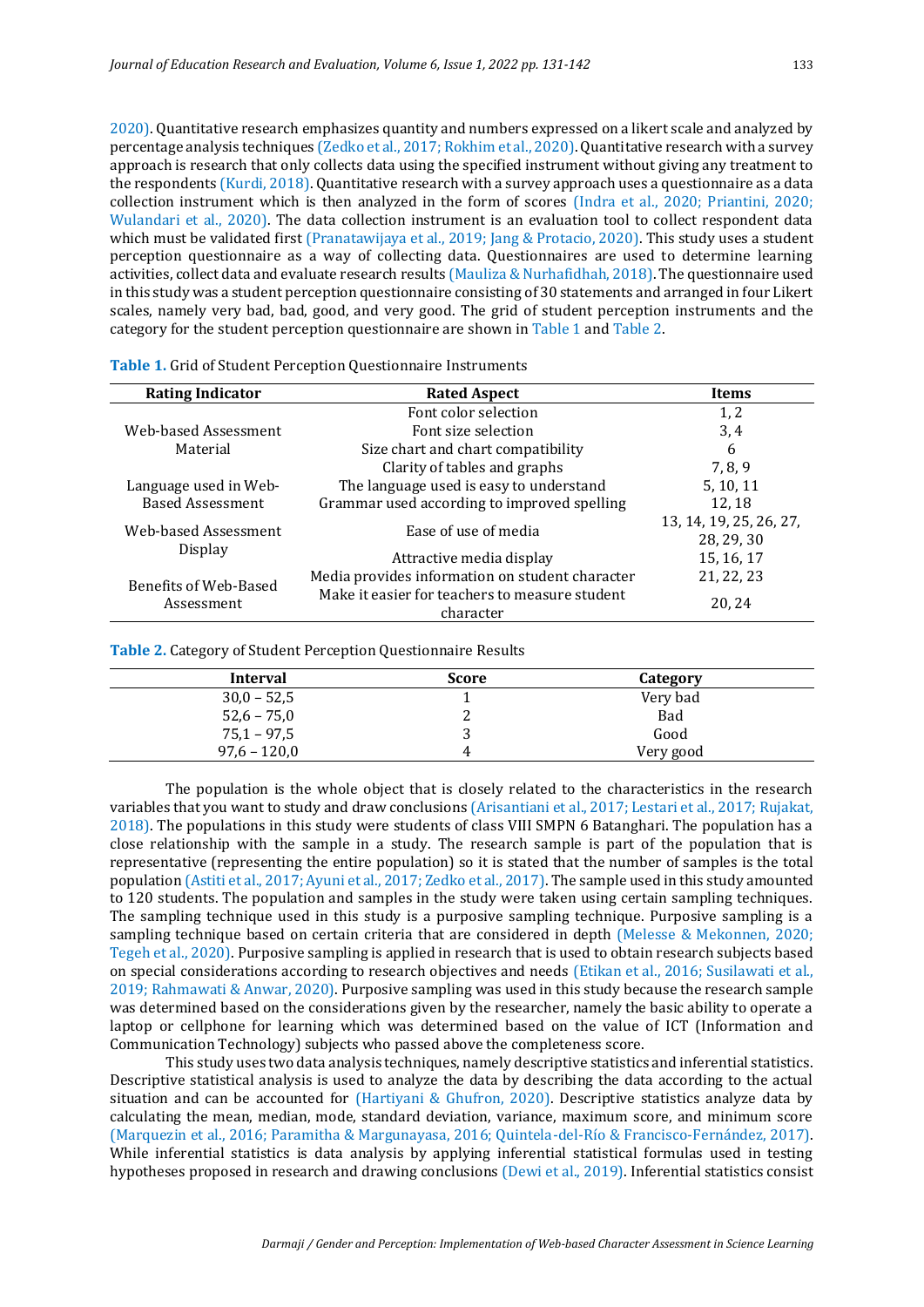of prerequisite tests (normality test and homogeneity test) and hypothesis testing (Paramita et al., 2019; Susilawati et al., 2019; Zulfa & Haryanto, 2021). The hypothesis test conducted in this study is the one-way anova test to see a comparison of perceptions in two or more groups.

#### **3. RESULT AND DISCUSSION**

#### **Results**

Assessment is an activity to describe the measurement results to determine the success of the learning process. Assessment is one of the most important things in the educational process because it is used as an aspect of consideration in making decisions (Divayana et al., 2017; Yüksel & Gündüz, 2017). Electronic assessments such as web-based assessments are expected to provide new experiences for students in filling out student character questionnaires. The novelty of this study is more specific on aims to analyze the comparison of students' perceptions of the implementation of web-based character assessment in science learning based on gender differences. Assessment of student character in science learning conducted through the website has features that can be easily accessed by users. Electronic assessment (e-assessment) has several advantages so that it is more refreshing to use. Therefore, electronic assessments such as web-based assessments are needed in assessing student character in science learning. The results of the student character assessment obtained were then analyzed to see whether there were differences in each class. Description of students' perceptions of the implementation of web-based character assessment in science learning based on gender differences in class VIII A can be seen in Table 3.

**Table 3.** Description of the Perception of Class VIII A Students on the Implementation of Web-Based Character Assessment in Science Learning

|        | Interval       |          | (%)   | Category  | Mean   | Median | Mode | Min | <b>Max</b> |
|--------|----------------|----------|-------|-----------|--------|--------|------|-----|------------|
|        | $30,0 - 52,5$  |          | 0%    | Very bad  | 100.50 | 102.00 | 95   | 88  | 109        |
| Female | $52,6 - 75,0$  | $\bf{0}$ | 0%    | Bad       |        |        |      |     |            |
|        | $75,1 - 97,5$  | 9        | 37.5% | Good      |        |        |      |     |            |
|        | $97.6 - 120.0$ | 15       | 62.5% | Very good |        |        |      |     |            |
|        | $30.0 - 52.5$  | $\bf{0}$ | 0%    | Very bad  |        |        |      |     |            |
| Male   | $52,6 - 75,0$  | $\theta$ | 0%    | Bad       | 97.44  | 99.50  | 100  | 89  | 104        |
|        | $75,1 - 97,5$  | 6        | 37.5% | Good      |        |        |      |     |            |
|        | $97.6 - 120.0$ | 10       | 62.5% | Very good |        |        |      |     |            |

Based on Table 3, it is found that the perception of class VIII A students towards the implementation of web-based character assessment in science learning based on gender differences is included in the very good category. With the percentage of female students' perceptions of the same value as the male students' perceptions, namely 62.5%. Furthermore, a description of the perception data of class VIII B students towards the implementation of web-based character assessment in science learning based on gender differences can be seen in Table 4.

**Table 4.** Description of the Perception of Class VIII B Students on the Implementation of Web-Based Character Assessment in Science Learning

|        | <b>Interval</b>                                                                                                      |       | (%)   | Category   | Mean  | Median | Mode | Min | Max |
|--------|----------------------------------------------------------------------------------------------------------------------|-------|-------|------------|-------|--------|------|-----|-----|
|        | Very bad<br>$30,0 - 52,5$<br>$0\%$<br>$\boldsymbol{0}$<br>$52,6 - 75,0$<br>$0\%$<br>Bad<br>$\boldsymbol{0}$<br>97.61 |       |       | 88         |       |        |      |     |     |
| Female |                                                                                                                      | 97.00 | 95    |            | 104   |        |      |     |     |
|        | $75,1 - 97,5$                                                                                                        | 13    | 56.5% | Good       |       |        |      |     |     |
|        | $97,6 - 120,0$                                                                                                       | 10    | 43.5% | Very good  |       |        |      |     |     |
|        | $30,0 - 52,5$                                                                                                        | 0     | $0\%$ | Very bad   |       |        |      |     |     |
| Male   | $52,6 - 75,0$                                                                                                        | 0     | $0\%$ | <b>Bad</b> | 95.18 | 96.00  | 89   | 89  | 104 |
|        | $75,1 - 97,5$                                                                                                        | 9     | 52.9% | Good       |       |        |      |     |     |
|        | $97,6 - 120,0$                                                                                                       | 8     | 47.1% | Very good  |       |        |      |     |     |

Based on Table 4, it is found that the perception of class VIII B students towards the implementation of web-based character assessment in science learning based on gender differences is included in the good category. The percentage of female students' perceptions is higher than that of male students. Female students with a percentage of 56.5% and male students 52.9%. Furthermore, a description of the perception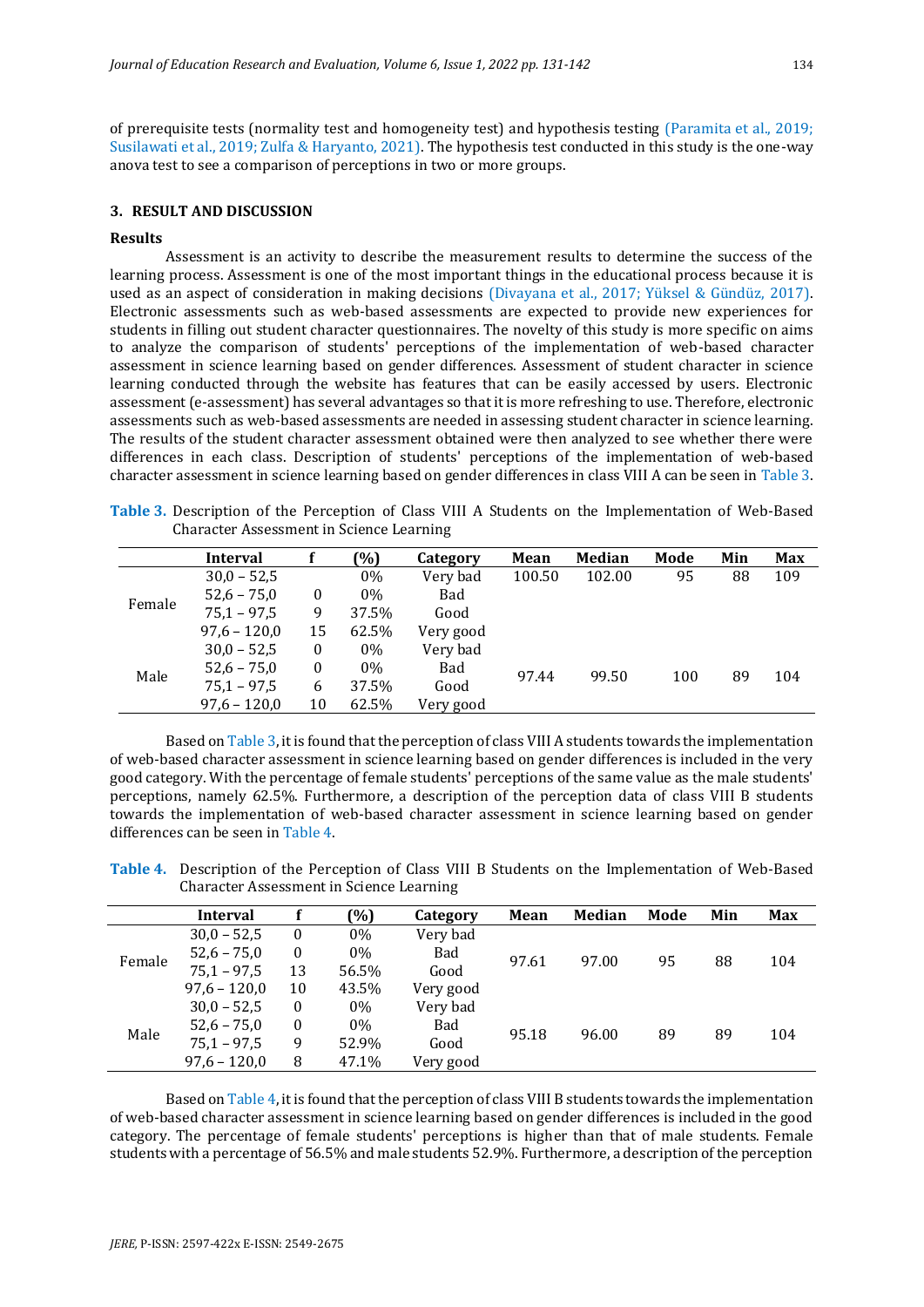data of class VIII C students on the implementation of web-based character assessment in science learning based on gender differences can be seen in Table 5.

|        | <b>Interval</b> |                              | (%)   | Category   | <b>Mean</b> | Median | Mode | Min | Max |
|--------|-----------------|------------------------------|-------|------------|-------------|--------|------|-----|-----|
| Female | $30,0 - 52,5$   | $\bf{0}$                     | 0%    | Very bad   |             |        | 99   | 85  |     |
|        | $52,6 - 75,0$   | $\bf{0}$                     | 0%    | <b>Bad</b> | 96.76       |        |      |     | 106 |
|        | $75,1 - 97,5$   | 98.00<br>10<br>47.6%<br>Good |       |            |             |        |      |     |     |
|        | $97,6 - 120,0$  | 11                           | 52.4% | Very good  |             |        |      |     |     |
|        | $30,0 - 52,5$   | $\mathbf{0}$                 | 0%    | Very bad   |             |        |      |     |     |
| Male   | $52,6 - 75,0$   | $\bf{0}$                     | 0%    | Bad        | 100.21      | 101.00 | 92   | 92  | 108 |
|        | $75,1 - 97,5$   | 6                            | 31.6% | Good       |             |        |      |     |     |
|        | $97,6 - 120,0$  | 13                           | 68.4% | Very good  |             |        |      |     |     |

**Table 5.** Description of the Perception of Class VIII C Students on the Implementation of Web-Based Character Assessment in Science Learning

Based on Table 5, it is found that the perception of class VIII C students towards the implementation of web-based character assessment in science learning based on gender differences is included in the very good category. The percentage of male students' perceptions is higher than that of female students. Female students with a percentage of 52.4% and 68.4% male students. This study also conducted prerequisite tests, namely normality test (to determine whether the data is normally distributed or not) and homogeneity test (to determine whether several population variants are the same or not). The results of normality and homogeneity tests can be observed in Table 6 and Table 7.

**Table 6.** Normality Test

| <b>Test of Normality</b> |        |                  |    |      |  |  |  |
|--------------------------|--------|------------------|----|------|--|--|--|
| <b>Class</b>             | Gender | <b>Statistic</b> | di | Sig. |  |  |  |
|                          | Female | 0.944            | 24 | .204 |  |  |  |
| VIII A                   | Male   | 0.897            | 16 | .071 |  |  |  |
| VIII B                   | Female | 0.926            | 23 | .088 |  |  |  |
|                          | Male   | 0.899            | 17 | .065 |  |  |  |
| VIII C                   | Female | 0.977            | 21 | .877 |  |  |  |
|                          | Male   | 0.909            | 19 | .070 |  |  |  |

Based on the data analysis in Table 5, it can be seen that the data are normally distributed in all classes and genders because the value of Sig. > 0.05. The normality test used is Shapiro-Wilk because the sample is less than 50 in each class.

|  | Table 7. Homogeneity Test |  |
|--|---------------------------|--|
|--|---------------------------|--|

| <b>Test of Homogeneity of Variances</b> |                         |     |     |       |  |  |  |
|-----------------------------------------|-------------------------|-----|-----|-------|--|--|--|
| Gender                                  | <b>Levene Statistic</b> | df1 | df2 | Sig.  |  |  |  |
| Female                                  | 1.911                   |     | כס  | 0.156 |  |  |  |
| Male                                    | 1.339                   |     | 49  | 0.714 |  |  |  |

Based on Table 7, it can be seen that the data of female students and male students in all classes are homogeneous. The homogeneity test results for female students are 0.156 and the homogeneity test results for male students are 0.714. Both show homogeneous data because the value of Sig. > 0.05. After the data is normally distributed and homogeneous, then a hypothesis test is carried out, namely the one way anova test. One-way anova test was used to compare students' perceptions of the application of web-based character assessment in science learning based on gender differences in more than two groups. The results of the one-way anova test can be seen in Table 8.

# **Table 8.** One Way Anova Test

| Anova  |       |  |  |  |  |
|--------|-------|--|--|--|--|
| Gender | Sig.  |  |  |  |  |
| Female | 0.034 |  |  |  |  |
| Male   | 0.020 |  |  |  |  |
|        |       |  |  |  |  |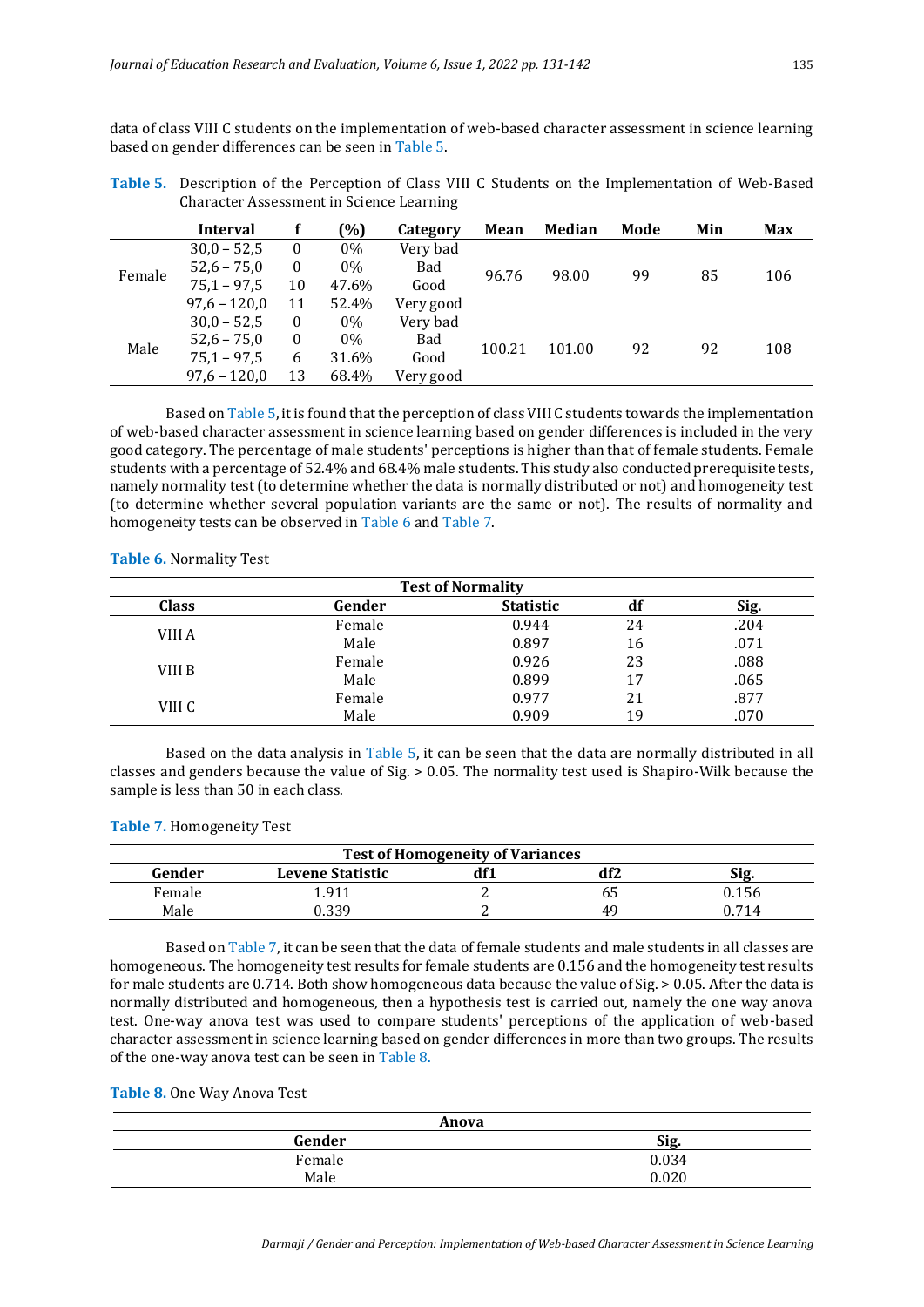Based on Table 8 regarding the one way anova test, it can be seen that the value of Sig. female students of 0.034 and the value of Sig. male students of 0.020. So, in the anova test, female students and male students Ha were accepted because of the value of  $\text{Sig.}$  < 0.05 or there is a significant difference between the average student perceptions of the implementation of web-based character assessment in science learning based on gender differences. Furthermore, further tests were carried out to see which class had different perceptions with the post hoc test and the Tukey HSD<sup>a</sup> test as shown in Table 9 and Table 10.

| <b>Multiple Comparisons</b> |               |               |                           |       |      |                                   |                              |
|-----------------------------|---------------|---------------|---------------------------|-------|------|-----------------------------------|------------------------------|
| Gender                      |               |               | Mean<br><b>Difference</b> | Std.  |      | 95% Confidence<br><b>Interval</b> |                              |
|                             | (I) Class     | (J) Class     | $(I-I)$                   | Error | Sig. | Lower<br><b>Bound</b>             | <b>Upper</b><br><b>Bound</b> |
|                             | Female VIII A | Female VIII B | 2.891                     | 1.455 | .123 | $-60$                             | 6.38                         |
|                             |               | Female VIII C | 3.738                     | 1.490 | .038 | .17                               | 7.31                         |
| Female                      | Female VIII B | Female VIII A | $-2.891$                  | 1.455 | .123 | $-6.38$                           | .60                          |
|                             |               | Female VIII C | .847                      | 1.505 | .840 | $-2.76$                           | 4.46                         |
|                             | Female VIII C | Female VIII A | $-3.738$                  | 1.490 | .038 | $-7.31$                           | $-17$                        |
|                             |               | Female VIII B | $-847$                    | 1.505 | .840 | $-4.46$                           | 2.76                         |
|                             | Male VIII A   | Male VIII B   | 2.261                     | 1.809 | .430 | $-2.11$                           | 6.63                         |
|                             |               | Male VIII C   | $-2.773$                  | 1.762 | .267 | $-7.03$                           | 1.49                         |
| Male                        | Male VIII B   | Male VIII A   | $-2.261$                  | 1.809 | .430 | $-6.63$                           | 2.11                         |
|                             |               | Male VIII C   | $-5.034$                  | 1.734 | .015 | $-9.22$                           | $-84$                        |
|                             | Male VIII C   | Male VIII A   | 2.773                     | 1.762 | .267 | $-1.49$                           | 7.03                         |
|                             |               | Male VIII B   | 5.034                     | 1.734 | .015 | .84                               | 9.22                         |

**Table 9.** Post Hoc Test (Multiple Comparisons)

Based on Table 9 which was carried out through the post hoc test, it can be seen that only female students in grades VIII A and VIII C have an average perception that is different from the value of Sig. of 0.038 < 0.05. The average difference in perceptions of female students in grades VIII A and VIII C is 3,738, which ranges from 0.17 (lower bound) to 7.31 (upper bound) at the 95% confidence level. Then, only male students in grades VIII B and VIII C had a different average perception with the Sig score. of 0.015 < 0.05. The average difference in perceptions of male students in grades VIII B and VIII C is 5.034 which ranges from 0.84 (lower bound) to 9.22 (upper bound) at the 95% confidence level.

| Gender | <b>Class</b>  | N  | Subset for alpha $= 0.05$ |        |  |  |
|--------|---------------|----|---------------------------|--------|--|--|
|        |               |    |                           |        |  |  |
|        | Female VIII C | 21 | 96.76                     |        |  |  |
| Female | Female VIII B | 23 | 97.61                     | 97.61  |  |  |
|        | Female VIII A | 24 |                           | 100.50 |  |  |
|        | Sig.          |    | .836                      | 0.133  |  |  |
|        | Male VIII B   | 17 | 95.18                     |        |  |  |
| Male   | Male VIII A   | 16 | 97.44                     | 97.44  |  |  |
|        | Male VIII C   | 19 |                           | 100.21 |  |  |
|        | Sig.          |    | 0.414                     | 0.269  |  |  |

#### **Table 10.** Tukey HSDTest

Based on Table 10 which was carried out through the Tukey HSDa test, it can be seen that the female gender in subset 1 did not have a significant difference in the average perception of female students in grades VIII C and VIII B. Then in subset 2 the average perception of female students in class VIII B and VIII A did not have a significant difference. So that the difference in the average perception of female students that differs significantly is in grades VIII A and VIII C. Meanwhile, for the male gender in subset 1, the average perception of male students in grades VIII B and VIII A does not have a significant difference. Then in subset 2 the average perception of male students in class VIII A and VIII C did not have a significant difference. So that the difference in the average perception of male students who are significantly different is found in grades VIII B and VIII C.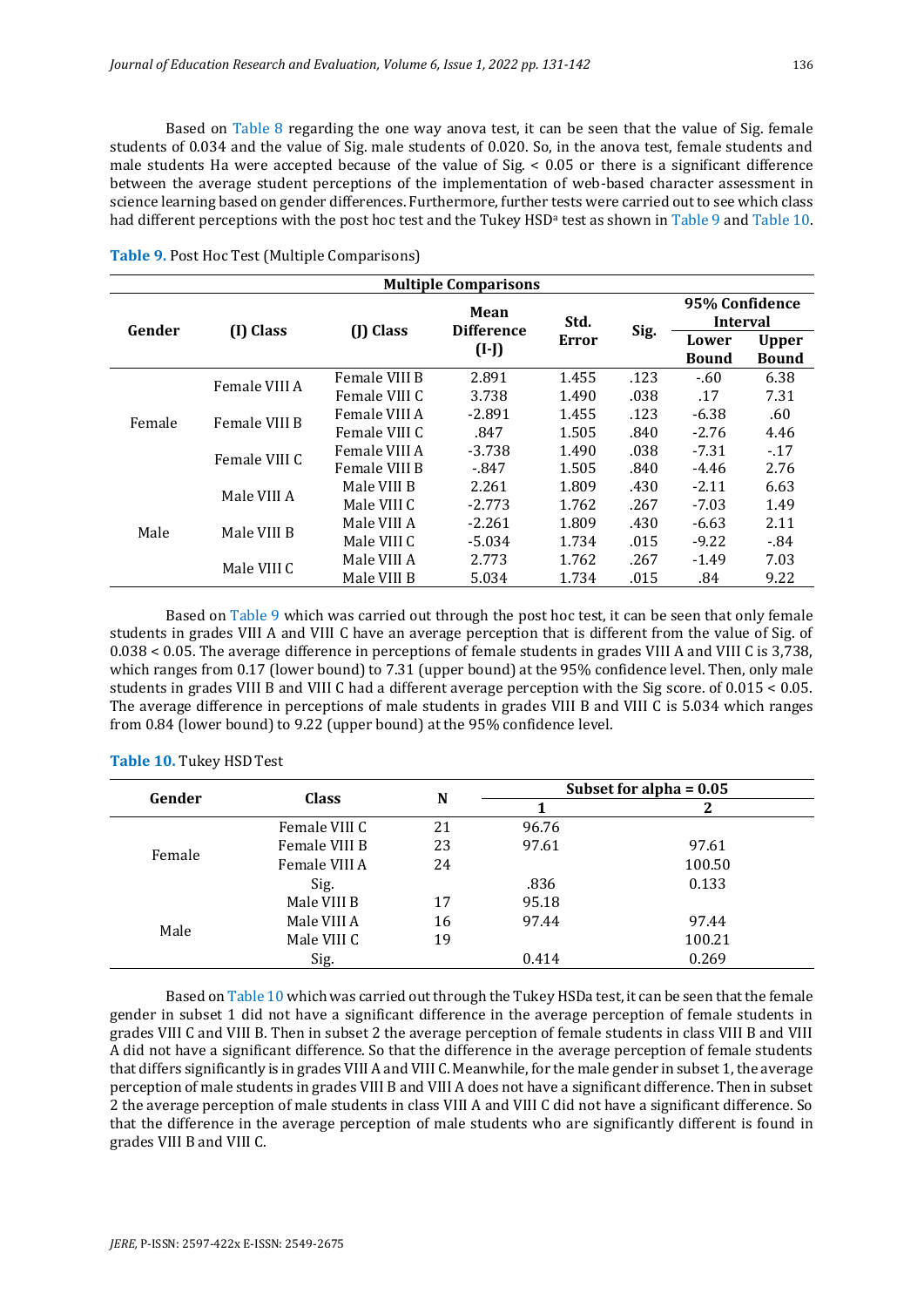#### **Discussion**

The results of the perceptions of students in grades VIII A, VIII B, and VIII C at SMPN 6 Batanghari indicate that students' perceptions of the implementation of web-based character assessment in science learning can be analyzed based on gender differences. There is a difference in the average value of female students' perceptions in class VIII A of 100.50, class VIII B of 97.61 and class VIII C of 96.76. Class VIII A female students who have the highest average perception scores will produce a significant difference in perception with the average perception scores of VIII C female students who have the lowest average perceptions. Because the biggest difference occurred in female students in grades VIII A and VIII C, the two classes had significantly different mean scores of female students' perceptions. In addition, the post hoc test in both classes supports these results with the value of Sig. resulting < 0.05. Thus, gender has a significant effect on the difference in the average perception of female students in class VIII A and VIII C. Meanwhile, for students with male gender, there is a difference in the average value of students' perceptions in class VIII A of 97.44, class VIII B is 95.18 and class VIII C is 100.21. Male students in class VIII B have the lowest average perception value compared to other classes, which will cause a significant difference in perception with the average perception of male students in class VIII C who has the highest average value. Significant differences in student perceptions occurred in the class that had the largest difference in average scores. Therefore, grades VIII B and VIII C will produce significantly different mean scores of male students' perceptions. This is also supported by the results of the post hoc test in both classes which resulted in a Sig value < 0.05. Thus, gender has a significant effect on the difference in the average perception of male students in grades VIII B and VIII C.

Comparison of the perceptions of female and male students was reviewing the results of the one way anova test produced. Results of Sig. female students' perceptions of 0.034 while the results of Sig. the perception of male students is 0.020 where Ha is accepted because the value of Sig. < 0.05. Value of Sig. the perception of male students is smaller than the value of Sig. the perception of female students, it shows that male students have a more positive perception than female students. The perception of male students towards the implementation of web-based character assessment in science learning is considered more positive than the perception of female students towards the implementation of web-based character assessment in science learning. Positive perceptions arise because of the influence of motivational support from both parents so that students accept, face and conquer all challenges (Anggoro, 2016). Differences in perception between male students and female students usually occur because of perceptions of certain subjects that are considered to be inclined to a certain gender, where teachers must respond properly so that there is no difference in attention that results in learning outcomes (Sandora, 2018). The fact is that there are physical differences between females and males when viewed functionally, such as males having better vision distance and deeper perception than females, so males are able to solve things related to spatial, namely the ability to visualize (Narpila, 2019). The perception that males are superior to females is supported by three things, namely the opinion of experts, societal stereotypes and the theory of inferior parietal lobule in the human brain (Fedi, 2016).

Electronic assessment or web-based assessment is a very important form of assessment to be used today. examining e-assessment to measure student motivation in high school physics subjects shows that e-assessment assessment is very important to use because it makes it easier for students and teachers to make assessments. This is supported by research conducted to studied e-assessment to assess interest in learning physics showed that students gave a good response and were happy to use e-assessment so that student interest in e-assessment needed to be developed on a large scale (Maison et al., 2020). In line with other research, it is shown that students' basic science process skills can be improved through the use of emodules and e-assessments (Astalini, Darmaji, et al., 2019). The studies on e-assessment that have been carried out measure students' learning motivation, interest in learning, and science process skills. Electronic assessments to measure student character have not been widely carried out.

The use of electronic assessments in the form of web-based assessments shows good results in supporting the assessment process. The quality of small group discussions improved after online assessment training and further improved after web-based peer assessment (Liu et al., 2017). Research conducted by previous researcher shows that a web-based performance appraisal system can be used to improve and evaluate students' understanding of scientific experiment procedures (Wang, 2018). Then study by previous study website-based assessment instrument model can be used as a student assessment tool that is easily accessible and authentic beside of that web-based learning media is feasible to use to increase teacher creativity (Munajah & Setiawan, 2020). In line with previous study which showed that students experienced a better and significant improvement in misconceptions and learning achievement through the implementation of web-based dynamic assessment (Lin. & Wang, 2017). These studies on the use of web-based assessments examine the quality of group discussions, scientific understanding procedures, teacher creativity, misconceptions and learning achievement.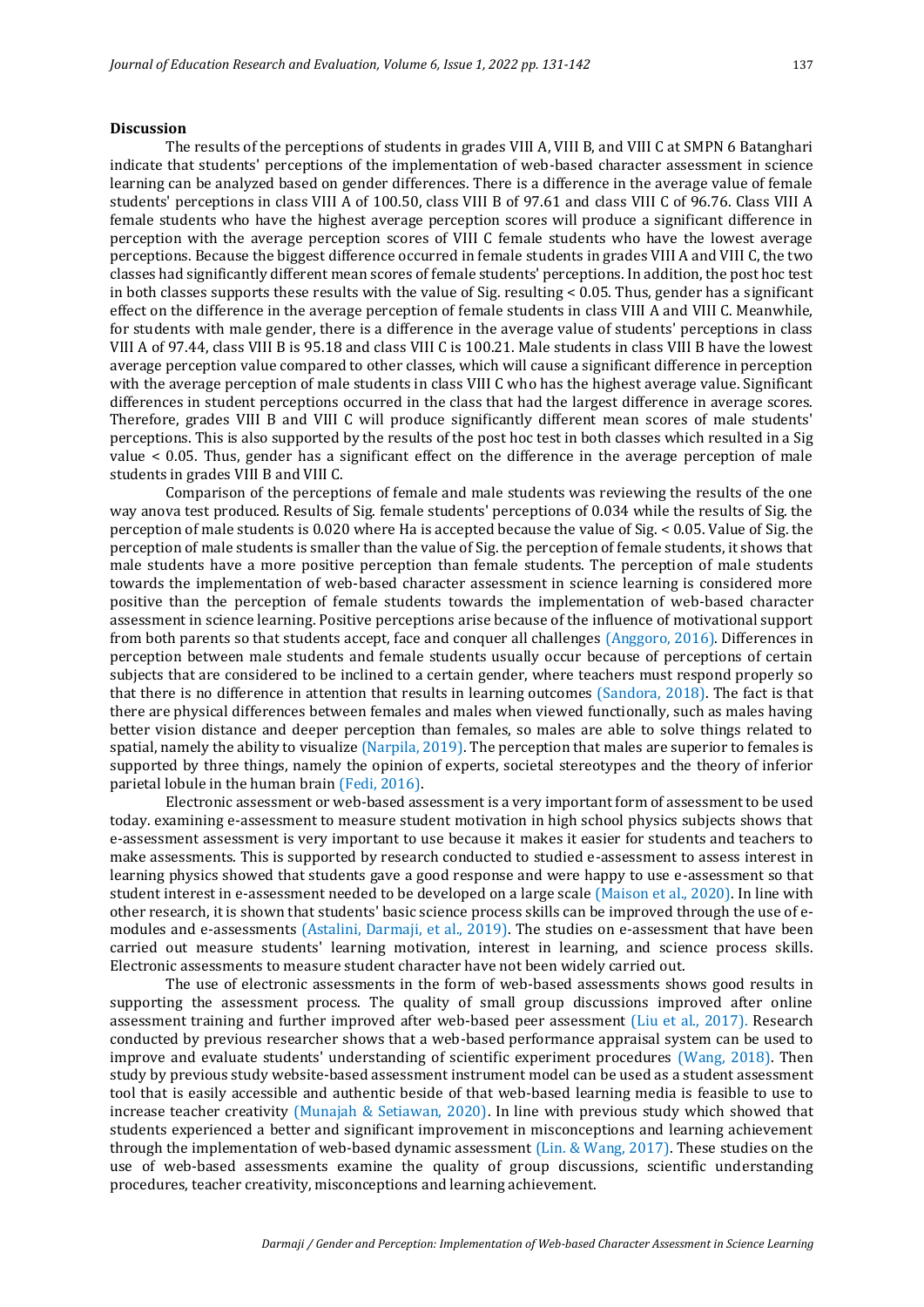This research has implications for the science learning process, especially in the assessment process. Assessment is an important thing in the learning process so it must be done carefully. A good assessment process will result in quality science learning. Therefore, this research has an impact on increasing students' ability to operate laptops in the learning process so as to facilitate the learning process itself. Web-based character assessment also makes it easier for teachers because there is no need to manually correct students' answers, so the assessment process is much more effective and efficient. Teachers are expected to be able to deal with technological developments by using technology-based assessments so that they are more effective and efficient to use. So that this research is expected to be used as a basis for developing a technology-based assessment process to support the implementation of a better learning process.

#### **4. CONCLUSION**

Students' perceptions of learning can show different results, one of the causes is gender differences. Therefore, this study aims to analyse and compare students' perceptions of the application of web-based character assessment in science learning based on gender differences. The results showed that male students' perceptions showed more positive results than female students' perceptions of the application of web-based character assessment in science learning. Based on the results obtained, this research has a real impact to help teachers and schools in observing, measuring, and developing students' character. The results of male students' perceptions which are more positive than female students' perceptions make teachers and schools have to strengthen the character of female students. Therefore, this research can be used as a reference for teachers and schools in making decisions regarding students at school.

#### **5. ACKNOWLEDGEMENT**

On this occasion, of course, the writer would like to thank Allah SWT who has bestowed His grace and guidance to the writer so that the writer can complete this research. The author would also like to thank the teachers and students at SMPN 6 Batanghari who have assisted the author in obtaining research data as well as colleagues and all those who have assisted in completing this research.

#### **6. REFERENCES**

- Adesemowo, A. K., Johannes, H., Goldstone, S., & Terblanche, K. (2016). The Experience of Introducing Secure E-assessment in a South African University First-year Foundational ICT Networking Course. *Africa Education Review*, *13*(1), 67–86. https: //dx.doi.org/10.1080/18146627.2016.1186922.
- Ahmad, I. F. (2020). Alternative Assessment in Distance Learning in Emergencies Spread of Coronavirus Disease (COVID-19) in Indonesia. *Jurnal Pedagogik*, *7*(1), 195–222. https://doi.org/10.33650/pjp.v7i1.1136.
- Anggoro, B. S. (2016). Analisis Persepsi Siswa SMP terhadap Pembelajaran Matematika Ditinjau dari Perbedaan Gender dan Disposisi Berpikir Kreatif Matematis. *Al-Jabar : Jurnal Pendidikan Matematika*, *7*(2), 153–166. https: //doi.org/10.24042/ajpm.v7i2.30.
- Arifin, S., & Sukmawidjaya, M. (2020). Technology Transformation and Its Impact on Lecturer's Performance. *JPI (Jurnal Pendidikan Indonesia)*, *9*(1), 153–162. https://doi.org/10.23887/jpiundiksha.v9i1.24372.
- Arisantiani, N. K., Putra, M., & Ganing, N. N. (2017). Pengaruh Model Pembelajaran Children's Learning in Science Berbantuan Media Audio Visual terhadap Kompetensi Pengetahuan IPA. *Journal of Education Technology*, *1*(2), 124–132. https: //dx.doi.org/10.23887/jet.v1i2.11774.
- Astalini, A., Darmaji, D., Kurniawan, W., Anwar, K., & Kurniawan, D. A. (2019). Effectiveness of Using E-Module and E-Assessment. *International Journal of Interactive Mobile Technologies*, *13*(9), 21–39. https://doi.org/10.3991/ijim.v13i09.11016.
- Astalini, A., Kurniawan, D. A., Sulistiyo, U., Perdana, R., & Susbiyanto. (2019). E-assessment Motivation in Physics Subjects for Senior High School. *International Journal of Online and Biomedical Engineering*, *15*(11), 4–15. https: //doi.org/10.3991/ijoe.v15i11.10843.
- Astiti, N. P. M., Ardana, I. K., & Wiarta, I. W. (2017). Pengaruh Model Pembelajaran Children Learning in Science Berbasis Budaya Penyelidikan terhadap Kompetensi Pengetahuan IPA. *Journal of Education Technology*, *1*(2), 86–93. https: //dx.doi.org/10.23887/jet.v1i2.11744.
- Astuti, B., & Mufrihah, A. (2019). Arrangment of Responsibility Character Module Using Expert Validation. *Journal of Education and Learning (EduLearn)*, *13*(3), 402–409. https: //doi.org/10.11591/edulearn.v13i3.9808.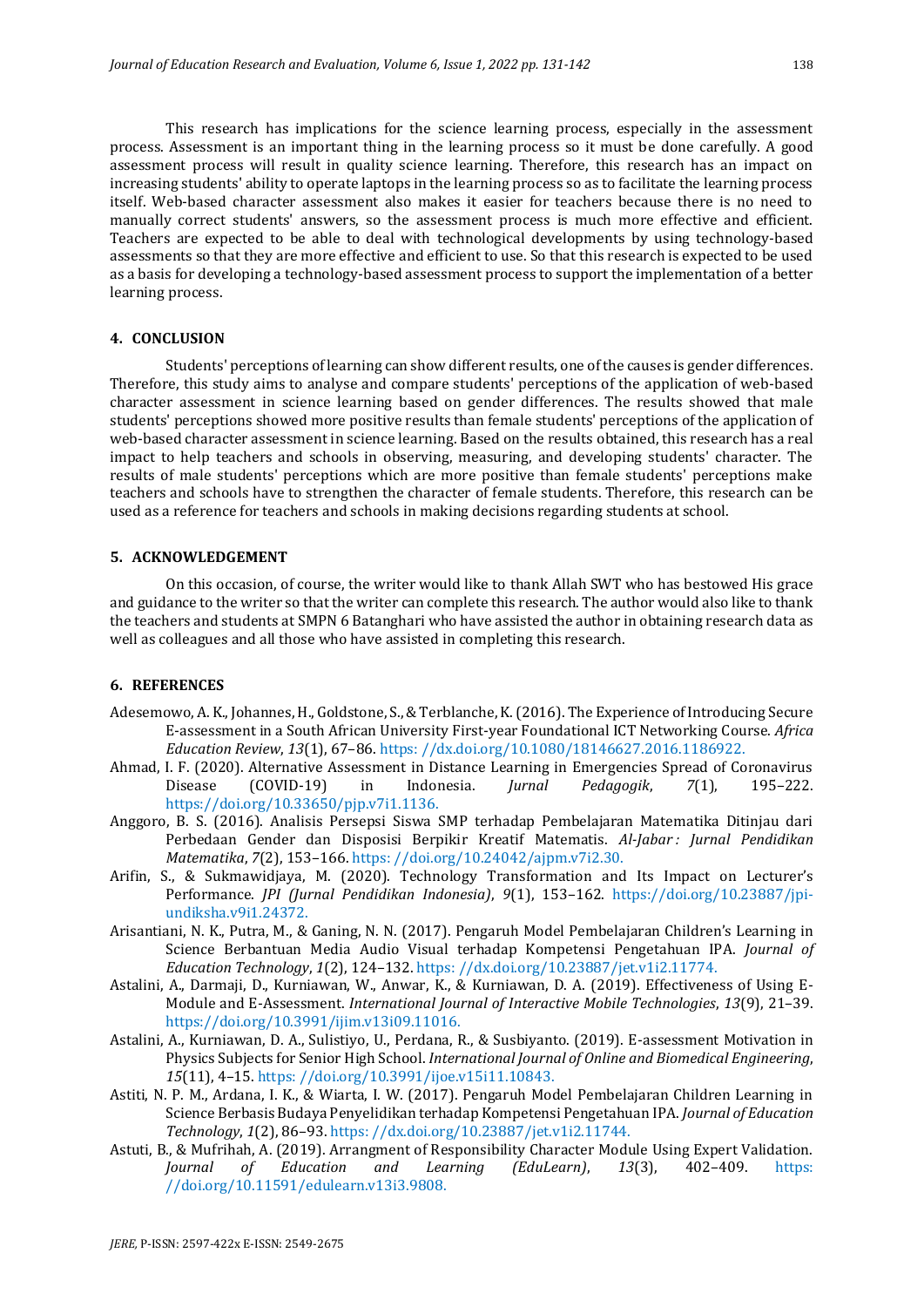- Ayuni, I. G. A. P. A. S., Kusmariyatni, N., & Japa, I. G. N. (2017). Pengaruh Model Pembelajaran Talking Stick Berbantuan Media Question Box terhadap Hasil Belajar IPA Kelas V. *Journal of Education Technology*, *1*(3), 183–190. https: //dx.doi.org/10.23887/jet.v1i3.12503.
- Bahar, M., & Asil, M. (2018). Attitude towards E-Assessment: Influence of Gender, Computer Usage and Level of Education. *Open Learning*, 1–17. https: //doi.org/10.1080/02680513.2018.1503529.
- Baird, J. A., Andrich, D., Hopfenbeck, T. N., & Stobart, G. (2017). Assessment and Learning: Fields Apart? *Assessment in Education: Principles, Policy and Practice*, *24*(3), 317–350. https://doi.org/10.1080/0969594X.2017.1319337.
- Bice, M. R., Ball, J. W., Hollman, A., & Adkins, M. (2018). Health Technology Use: Implications for Physical Activity Behaviors Among College Students. *International Journal of Kinesiology in Higher Education*, 1–12. https://doi.org/10.1080/24711616.2018.1516524
- Black, P., & Wiliam, D. (2018). Classroom Assessment and Pedagogy. *Assessment in Education: Principles, Policy and Practice*, 1–25. https://doi.org/10.1080/0969594X.2018.1441807.
- Darmaji, Astalini, Kurniawan, D. A., & Aldila, F. T. (2021). Students' Perceptions in the Use of Web-Based Character Assessment: A View from Gender Perspective. *Jurnal Pendidikan Progresif*, *11*(2), 362– 383. https://doi.org/10.23960/jpp.v.
- Darmaji, Kurniawan, D. A., Astalini, & Nasih, N. R. (2019). Persepsi Mahasiswa pada Penuntun Praktikum Fisika Dasar II Berbasis Mobile Learning. *Jurnal Pendidikan: Teori, Penelitian, Dan Pengembangan*, *4*(4), 516–523. https: //dx.doi.org/10.17977/jptpp.v4i4.12345.
- Darmaji, Kurniawan, D. A., Astalini, Winda, F. R., Heldalia, & Kartina, L. (2020). The Correlation between Student Perceptions of the Use of E- Modules with Students ' Basic Science Process Skills. *Jurnal Pendidikan Indonesia*, *9*(4), 719–729. https: //dx.doi.org/10.23887/jpi-undiksha.v9i4.28310.
- Dewi, N. N. K., Kristiantari, M. . R., & Ganing, N. N. (2019). Pengaruh Model Pembelajaran Picture and Picture Berbantuan Media Visual terhadap Keterampilan Menulis Bahasa Indonesia. *Journal of Education Technology*, *3*(4), 278–285. https: //dx.doi.org/10.23887/jet.v3i4.22364.
- Dharma, L. (2016). Pengaruh Gender, Pemahaman Perpajakan dan Religiusitas terhadap Persepsi Penggelapan Pajak. *Jurnal Online Mahasiswa (JOM) Bidang Ilmu Ekonomi*, *3*(1), 1565–1578. https://www.neliti.com/publications/186720/pengaruh-gender-pemahaman-perpajakan-danreligiusitas-terhadap-persepsi-penggela.
- Dhina, M. A., Hadisoebroto, G., Mubaroq, S. R., & Gustiana, I. (2021). Implementation of Digital Performance Assessment to Measure Pharmacy Physics Laboratory Skills. *Momentum: Physics Education Journal*, *5*(1), 65–72. https: //doi.org/10.21067/mpej.v5i1.5146.
- Divayana, D. G. H., Sappaile, B. I., Pujawan, I. G. N., Dibia, I. K., Artaningsih, L., Sundayana, I. M., & Sugiharni, G. A. D. (2017). An Evaluation of Instructional Process of Expert System Course Program by Using Mobile Technology-based CSE-UCLA Model. *International Journal of Interactive Mobile Technologies*, *11*(6), 18–31. https://doi.org/10.3991/ijim.v11i6.6697.
- Etikan, I., Musa, S. A. M., & Alkassim, R. S. (2016). Comparison of convenience sampling and purposive sampling. *American Journal of Theoretical and Applied Statistics*, *5*(1), 1. https://doi.org/10.11648/j.ajtas.20160501.11.
- Fedi, S. (2016). Apresiasi Matematika Ditinjau dari Perspektif Gender pada Siswa Kelas VIII. *Jurnal Pendidikan Dan Kebudayaan Missio*, *8*(1), 126–131. http://jurnal.unikastpaulus.ac.id/index.php/jpkm/article/view/106.
- Garcia, A., Kelly, M. R., & Stamatis, K. (2020). When Technology Goes Unnoticed: Teacher Beliefs and Assumptions about Technology Use in Three 9th Grade English Classrooms. *Pedagogies*, 1–22. https: //doi.org/10.1080/1554480X.2020.1781638.
- Hamid, M. A. (2016). Pengembangan Instrumen Penilaian Hasil Belajar Siswa Berbasis TIK pada Pembelajaran Dasar Listrik Elektronika. *VOLT : Jurnal Ilmiah Pendidikan Teknik Elektro*, *1*(1), 37– 46. https://dx.doi.org/10.30870/volt.v1i1.822.
- Hartiyani, S. D., & Ghufron, A. (2020). Pengembangan dan Kelayakan Multimedia Berbasis Android untuk Pembelajaran Bahasa Arab di Islamic Boarding School Bina Umat. *Kwangsan: Jurnal Teknologi Pendidikan*, *8*(2), 275–289. https: //doi.org/10.31800/jtp.kw.v8n2.p275--289.
- Hergan, I. (2018). Children's Perception of Surroundings in An Unfamiliar Environment. *Journal of Geography*, *117*(2), 64–74. https://doi.org/10.1080/00221341.2017.1377280.
- Indra, P., Saragi, R. E. S., & Aribowo, E. K. (2020). Persepsi Siswa terhadap Pemanfaatan Media Kahoot dalam Pembelajaran Bahasa Indonesia. *Kwangsan: Jurnal Teknologi Pendidikan*, *8*(2), 290–306: http://doi.org/10.31800/jtp.kw.v8n2.p290--306.
- Jang, B. G., & Protacio, M. S. (2020). Use of Cognitive Interviews to Test the Validity of a Reading Motivation Instrument for English Learners. *Reading Psychology*, 1–21. https: /doi.org/10.1080/02702711.2020.1813226.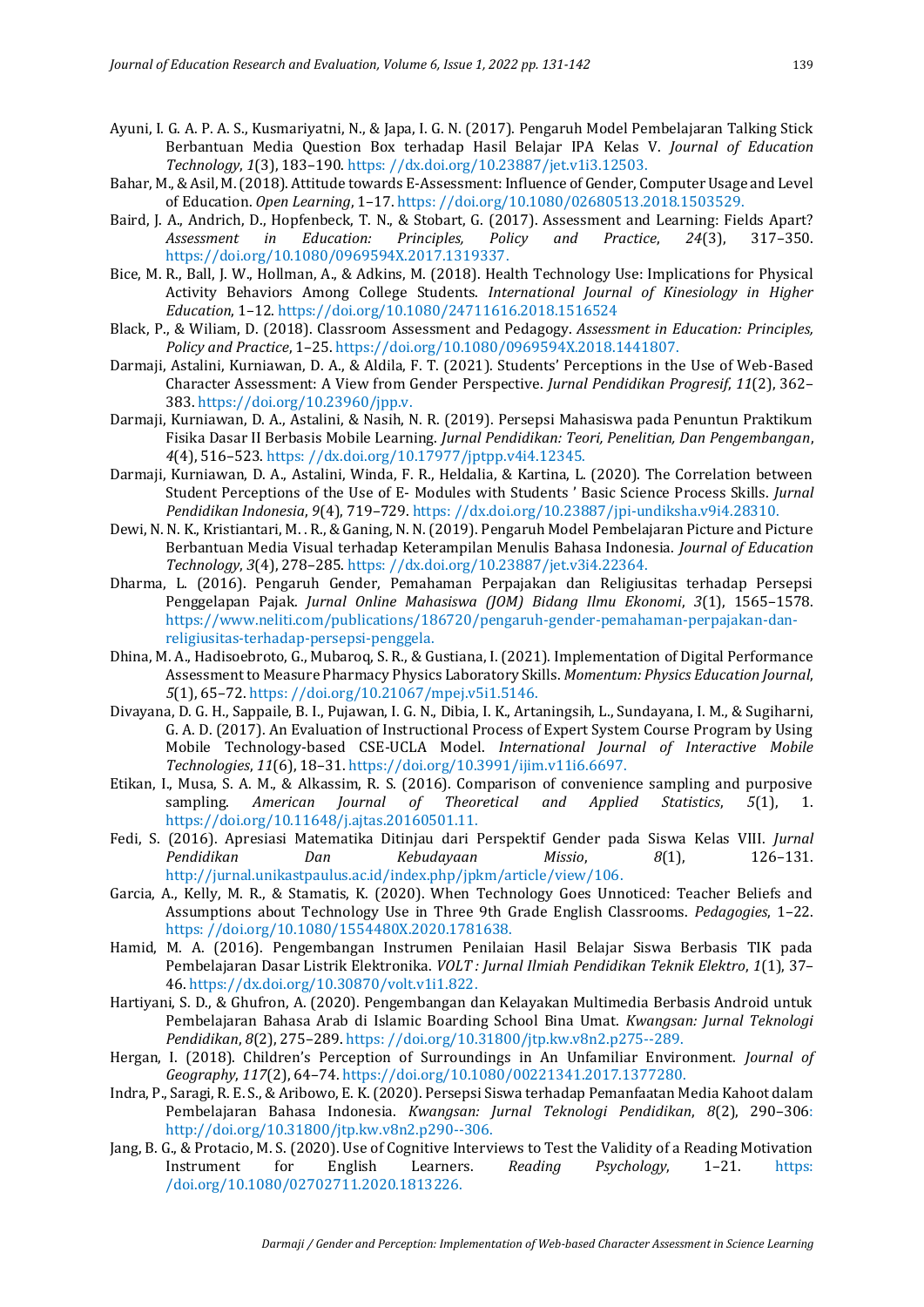Jaya, I. M. L. M. (2020). *Metode Penelitian Kuantitatif dan Kualitatif*. Anak Hebat Indonesia.

- Kurdi, M. S. (2018). Evaluasi Implementasi Desain Pendidikan Karakter Berbasis Pendekatan Humanistik. *Elementary: Jurnal Ilmiah Pendidikan Dasar*, *4*, 125–138. https://doi.org/10.32332/elementary.v4i2.1243.
- Lestari, H. D., & Parmiti, D. P. (2020). Pengembangan E-Modul IPA Bermuatan Tes Online untuk Meningkatkan Hasil Belajar. *Journal of Education Technology*, *4*(1), 73–79. https://doi.org/http://dx.doi.org/10.23887/jet.v4i1.24095
- Lestari, N. M. D., Suniasih, N. W., & Darsana, I. W. (2017). Pengaruh Model Pembelajaran Snowball Throwing Berbasis Lagu-lagu Anak terhadap Kompetensi Pengetahuan PKN. *Journal of Education Technology*, *1*(3), 163–168. https://doi.org/http://dx.doi.org/10.23887/jet.v1i3.12500
- Lin., & Wang, T.-H. (2017). Implementation of Personalized E-Assessment for Remedial Teaching in an E-Learning Environment. *Eurasia Journal of Mathematics, Science and Technology Education*, *13*(4), 1045–1058. https://doi.org/10.12973/eurasia.2017.00657a.
- Lin, K. Y., Hsiao, H. S., Williams, P. J., & Chen, Y. H. (2019). Effects of 6E-oriented STEM Practical Activities in Cultivating Middle School Students' Attitudes toward Technology and Technological Inquiry Ability. *Research in Science and Technological Education*, 1–18. https: //doi.org/10.1080/02635143.2018.1561432.
- Liu, X., Li, L., & Zhang, Z. (2017). Small Group Discussion as a Key Component in Online Assessment Training for Enhanced Student Learning in Web-based Peer Assessment. *Assessment and Evaluation in Higher Education*, 1–16. https://doi.org/10.1080/02602938.2017.1324018.
- Maison, Darmaji, Astalini, Kurniawan, D. A., Sumaryanti, & Perdana, R. (2020). Supporting Essessment in Education: E-assessment Interest in Physics. *Universal Journal of Educational Research*, *8*(1), 89– 97. https://doi.org/10.13189/ujer.2020.080110.
- Marczak, M., Krajka, J., & Malec, W. (2016). Web-based Assessment and Language Teachers from Moodle to WebClass. *International Journal of Continuing Engineering Education and Life-Long Learning*, *26*(1), 44–59. https://www.inderscienceonline.com/doi/abs/10.1504/IJCEELL.2016.075048.
- Mardiana, H. (2020). Lecturers' Adaptability to Technological Change and Its Impact on The Teaching Process. *JPI (Jurnal Pendidikan Indonesia)*, *9*(2), 275–289. https://doi.org/10.23887/jpiundiksha.v9i2.24595.
- Marquezin, M. C. S., Pedroni-Pereira, A., Araujo, D. S., Rosar, J. V., Barbosa, T. S., & Castelo, P. M. (2016). Descriptive Analysis of the Masticatory and Salivary Functions and Gustatory Sensitivity in Healthy Children. *Acta Odontologica Scandinavica*, 1–6. https: //dx.doi.org/10.1080/00016357.2016.1191085.
- Mauliza, M., & Nurhafidhah, N. (2018). Pengaruh Kesiapan terhadap Pemanfaatan Laboratorium pada Pelaksanaan Praktikum Kimia di SMA se Kota Langsa. *Jurnal Pendidikan Sains Indonesia*, *6*(2), 83– 89. https: //doi.org/10.24815/jpsi.v6i2.12071.
- Melesse, S., & Mekonnen, D. (2020). The Contribution of Placement School Experiences to Prospective Teachers' Multicultural Competence Development: Ethiopian Secondary Schools in Focus. *Journal of Education and Learning (EduLearn)*, *14*(1), 15–27. https: //doi.org/10.11591/edulearn.v14i1.14272.
- Munajah, R., & Setiawan, R. (2020). Pengembangan Penilaian Otentik Berbasis Website. *Jurnal Keilmuan Dan Kependidikan Dasar*, *12*(02), 89–102. https: //dx.doi.org/10.32678/primary.v12i2.2735.
- Narpila, S. D. (2019). Perbedaan Kecerdasan Spasial Antara Siswa Laki-Laki dan Siswa Perempuan Kelas X SMA YPK Medan pada Materi Geometri. *Jurnal Prinsip Pendidikan Matematika*, *2*(1), 34–41. https: //doi.org/10.33578/prinsip.v2i1.39.
- Nuryana, Z., & Suyadi, S. (2019). Character Development Based on Hidden Curriculum at the Disaster-Prone School. *Journal of Education and Learning (EduLearn)*, *13*(2), 219–225. https: //doi.org/10.11591/edulearn.v13i2.10058.
- Oh, H., Sutherland, M., Stack, N., Badia Martín, M., Blumen, S., Nguyen, Q. A. T., Wormald, C., Maakrun, J., & Ziegler, A. (2019). Adolescent Perception of Potential High-Performing Classmates: Across-National Exploration. *Roeper Review*, *41*(2), 88–101. https: //doi.org/10.1080/02783193.2019.1585398.
- Önder, A., Gülay Ogelman, H., & Göktaş, İ. (2020). Examining The Predictive Effect of Teacher–Child Relationship on Young Children's Self-Perception. *Early Child Development and Care*, 1–8. https://doi.org/10.1080/03004430.2020.1759574.
- Onojah, A. O., Onojah, A. A., Olumorin, C. O., & Abimbola, I. O. (2020). Study Technology: The Suitable Tenacity to Learning Snags. *JPI (Jurnal Pendidikan Indonesia)*, *9*(3), 497–507. https://doi.org/10.23887/jpi-undiksha.v9i3.25191.
- Öz, H. (2014). Pre-service English Teachers' Perceptions of Web-based Assessment in a Pedagogical Content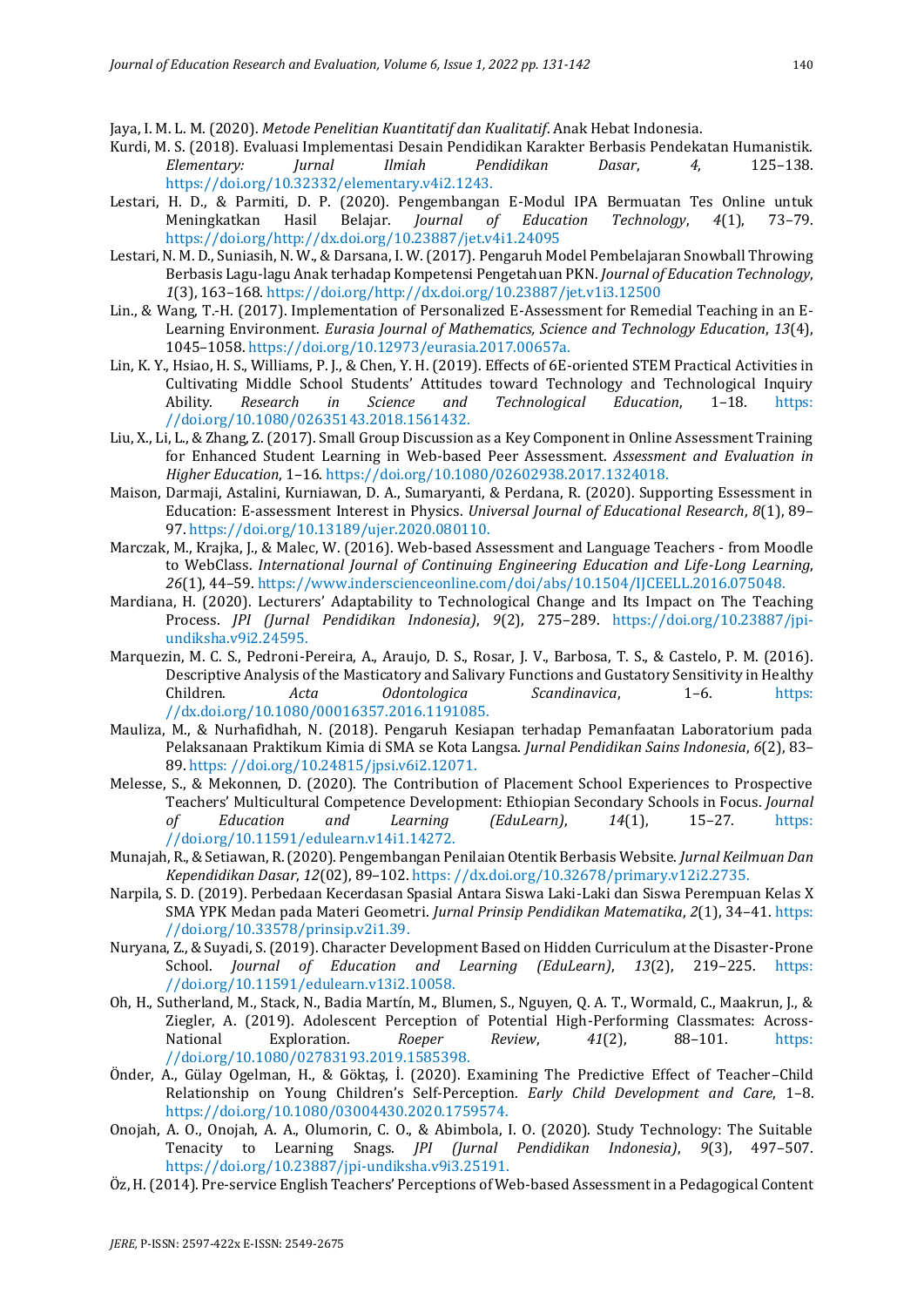Knowledge Course. *Procedia - Social and Behavioral Sciences*, *141*, 45–58. https: //doi.org/10.1016/j.sbspro.2014.05.010.

- Paramita, N. M. A. S., Rati, N. W., & Tristiantari, N. K. D. (2019). Pengaruh Model Pembelajaran Picture and Picture Berorientasi Pendidikan Karakter terhadap Motivasi Belajar IPS Siswa Kelas V. *Journal of Education Technology*, *3*(1), 1–8. https: //dx.doi.org/10.23887/jet.v3i1.17957.
- Paramitha, I. D. A. A., & Margunayasa, I. G. (2016). Pengaruh Model Inkuiri Terbimbing, Gaya Kognitif, dan Motivasi Berprestasi terhadap Pemahaman Konsep IPA Siswa Kelas V SD. *Jurnl Pendidikan Dan Pengajaran*, *49*(2), 80–88. https: //dx.doi.org/10.23887/jppundiksha.v49i2.9012.
- Permata, S. D., & Mustadi, A. (2020). Reflective Modul Berbasis Child Friendly School untuk Meningkatkan Kemampuan Literasi dan Karakter Siswa. *Kuangsan: Jurnal Teknologi Pendidikan*, *08*(02), 251–274. https: //doi.org/10.31800/jtp.kw.v8n2.p251--274 REFLECTIVE.
- Permatasari, A. D., & Anwas, E. O. M. (2019). Analisis Pendidikan Karakter dalam Buku Teks Pelajaran Ilmu Pengetahuan Alam Kelas VII. *Kuangsan: Jurnal Teknologi Pendidikan*, *07*(02), 156–169. https: //doi.org/10.31800/jtp.kw.v7n2.p156--169.
- Phillips, A., Fryer, C., Mackintosh, S., Ng, L., & Gibbs, C. (2019). A Comparison of Electronic and Paper-Based Clinical Skills Assessment: Systematic Review. *Medical Teacher*, 1–9. https://doi.org/10.1080/0142159X.2019.1623387.
- Pike, M. A., Hart, P., Paul, S. A. S., Lickona, T., & Clarke, P. (2020). Character Development through The Curriculum: Teaching and Assessing The Understanding and Practice of Virtue. *Journal of Curriculum Studies*, 1–18. https://doi.org/10.1080/00220272.2020.1755996.
- Pranatawijaya, V. H., Widiatry, W., Priskila, R., & Putra, P. B. A. A. (2019). Penerapan Skala Likert dan Skala Dikotomi pada Kuesioner Online. *Jurnal Sains Dan Informatika*, *5*(2), 128–137. https://doi.org/10.34128/jsi.v5i2.185.
- Priantini, D. A. M. M. O. (2020). The Development of Teaching Video Media Based on Tri Kaya Parisudha in Educational Psychology Courses. *Dewa Ayu Made Manu Okta Priantini*, *4*(4), 448–455. https://doi.org/10.23887/jet.v4i4.29608.
- Purnama, E. K. (2015). Peningkatan Sikap Kedisiplinan Siswa Sekolah Dasar melalui Pemanfaatan Media Audio Pendidikan Karakter. *Kuangsan: Jurnal Teknologi Pendidikan*, *3*(1), 45–58. https: //doi.org/10.31800/jtp.kw.v3n1.p45--58.
- Quintela-del-Río, A., & Francisco-Fernández, M. (2017). Excel Templates: A Helpful Tool for Teaching Statistics. *The American Statistician*, 1–23. https: //dx.doi.org/10.1080/00031305.2016.1186115.
- Rahmawati, D., & Anwar, R. B. (2020). Translation of Mathematical Representation: Characteristics of Verbal Representation Unpacking. *Journal of Education and Learning (EduLearn)*, *14*(2), 162–167. https://doi.org/https://eric.ed.gov/?id=EJ1266585.
- Rockenbach, A. N. (2020). Character Education for the Public Good: The Evolution of Character Capacities in and Beyond College. *Journal of College and Character*, *21*(1), 6–13. https://doi.org/10.1080/2194587x.2019.1696834.
- Rodríguez-Gómez, G., Quesada-Serra, V., & Ibarra-Sáiz, M. S. (2014). Learning-Oriented E-Assessment: the Effects of A Training and Guidance Programme on Lecturers' Perceptions. *Assessment and Evaluation in Higher Education*, 1–18. https: //dx.doi.org/10.1080/02602938.2014.979132.
- Rokhim, D. A., Widarti, H. R., & Fajaroh, F. (2020). Pengembangan Bahan Belajar Flipbook pada Materi Redoks dan Elektrokimia Berbasis Pendekatan STEM-PjBL Berbantuan Video Pembelajaran. *Kwangsan: Jurnal Teknologi Pendidikan*, *8*(2), 234–250. https: //doi.org/10.31800/jtp.kw.v8n2.p234--250 PENGEMBANGAN.
- Rujakat, A. (2018). *Pendekatan Penelitian Kuantitatif Quantitative Research Approach*. Deepublish.
- Sahidu, H., Gunawan, G., & Herayanti, L. (2019). Persepsi Calon Guru terhadap Model E-Assessment dalam Pembelajaran Fisika. *Jurnal Pendidikan Fisika Dan Teknologi*, *5*(1), 190–196. https: //dx.doi.org/10.29303/jpft.v5i1.1164.
- Sahidu, H., Gunawan, G., Indriaturrahmi, I., & Astutik, F. (2017). Desain Sistem E-Assessment pada Pembelajaran Fisika di LPTK. *Jurnal Pendidikan Fisika Dan Teknologi*, *3*(2), 265–270. https://doi.org/10.29303/jpft.v3i2.422
- Sandora, L. (2018). Pengaruh Sikap dan Gender terhadap Prestasi Belajar Psikolog Mahasiswa Universitas Islam Imam Bonjol Padang. *Menara Ilmu*, *12*(3), 86–90. https: //doi.org/10.33559/mi.v12i3.713.
- Saputro, S. D., & Setyawan, A. (2020). The Effectiveness Use of Virtual Reality Media in Physics Education of Solar System towards Cognitive Learning Outcomes. *JPI (Jurnal Pendidikan Indonesia)*, *9*(3), 390– 400. https://doi.org/10.23887/jpi-undiksha.v9i3.23105.
- Schneider, C., & Bodensohn, R. (2017). Student Teachers' Appraisal of the Importance of Assessment in Teacher Education and Self-Reports on the Development of Assessment Competence. *Assessment in Education: Principles, Policy and Practice*, *24*(2), 127–146. https: